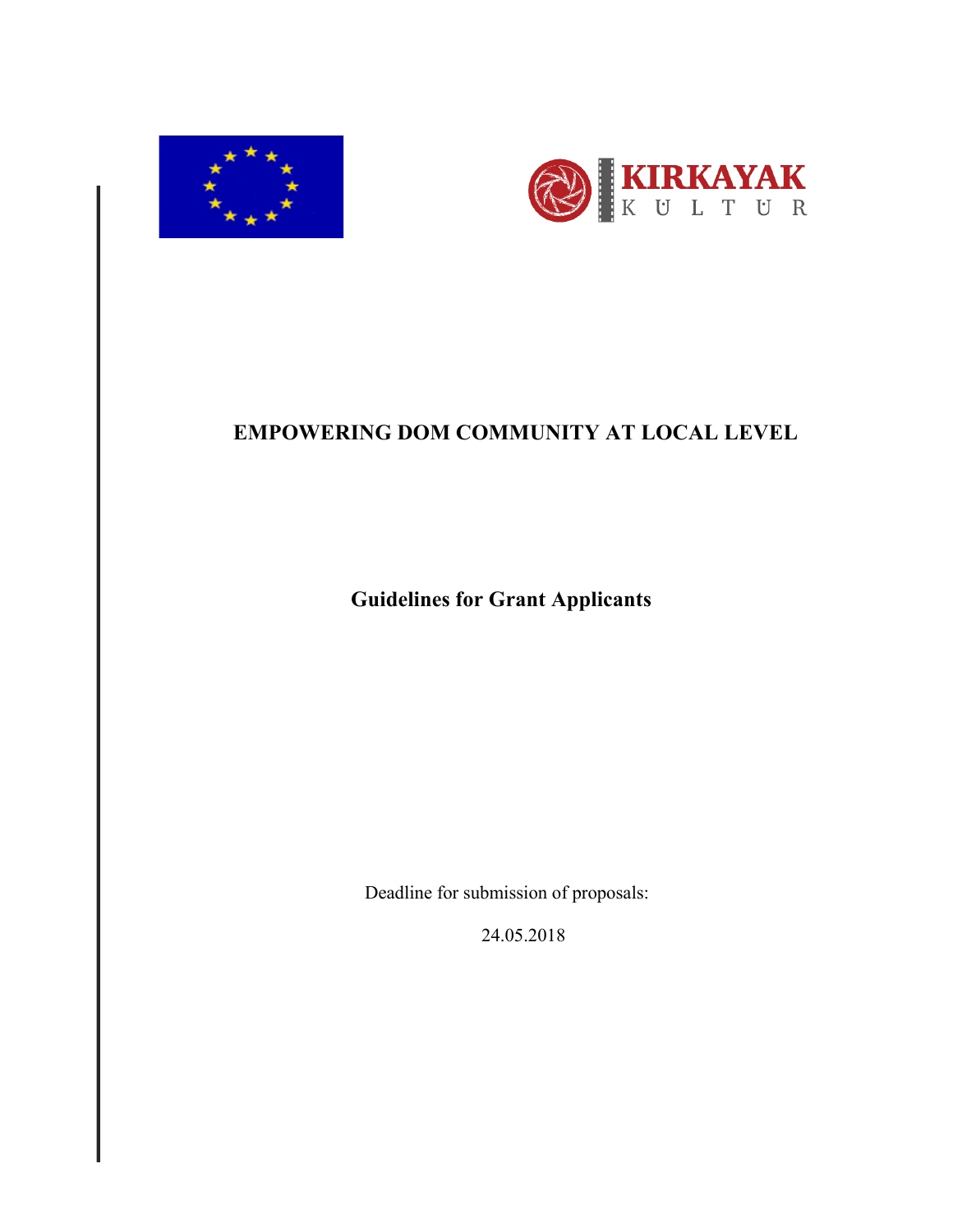#### **1. Background of the Sub Grant Programme**

Kırkayak Kültür was founded in 2011 in Gaziantep as a civil society organization to advocate for disadvantaged groups and minorities who are socially and culturally at risk, and carries out activities aimed at integrating them in the society through dialogue and solidarity, ending prejudices and discrimination against them.

During the years of conflict, war and violence in the Middle East, the Dom community have forced to be displaced, rather like the Roma community in Europe. The recent civil wars and conflict in the region have exposed the Dom community to violence and forced migration, even though they are not party to the conflicts. The war in Syria in particular, has caused Dom communities to migrate to neighboring countries. However, the Dom people who have taken refuge in countries such as Lebanon, Jordan, Iraq and Turkey have faced with discrimination and exclusion. The tumultuous political and social atmosphere in the Middle East and the ongoing conflicts have made the lives of these people more difficult with each passing day. Dispossessed of their centuries-old migration areas, neighborhoods and homes, the Dom have once more been forced into a migratory way of life.

Kırkayak Kültür's response to this crisis has been through 1) advocating Dom community's rights both refugee and host community for 11 years 2) awareness raising to eliminate prejudices against Dom communities. Additionally, Kırkayak Kültür leads a regional advocacy project entitled, "*Supporting the rights of Dom and other related minorities from Syria seeking asylum in Lebanon, Jordan and Turkey*", supported by the European Union under the European Instrument for Democracy and Human Rights during the period, January 2017 to December 2018.

#### **1.2. Objectives and Priorities of Subgrant Programme & Financial Allocation**

Overall Objective of this sub grant is to contribute to develop and deliver actions aimed at sustaining and empowering self-help Dom groups.

Specific Objectives of this Call for Proposals

#### **1) Support to core function of CSOs to secure their functioning**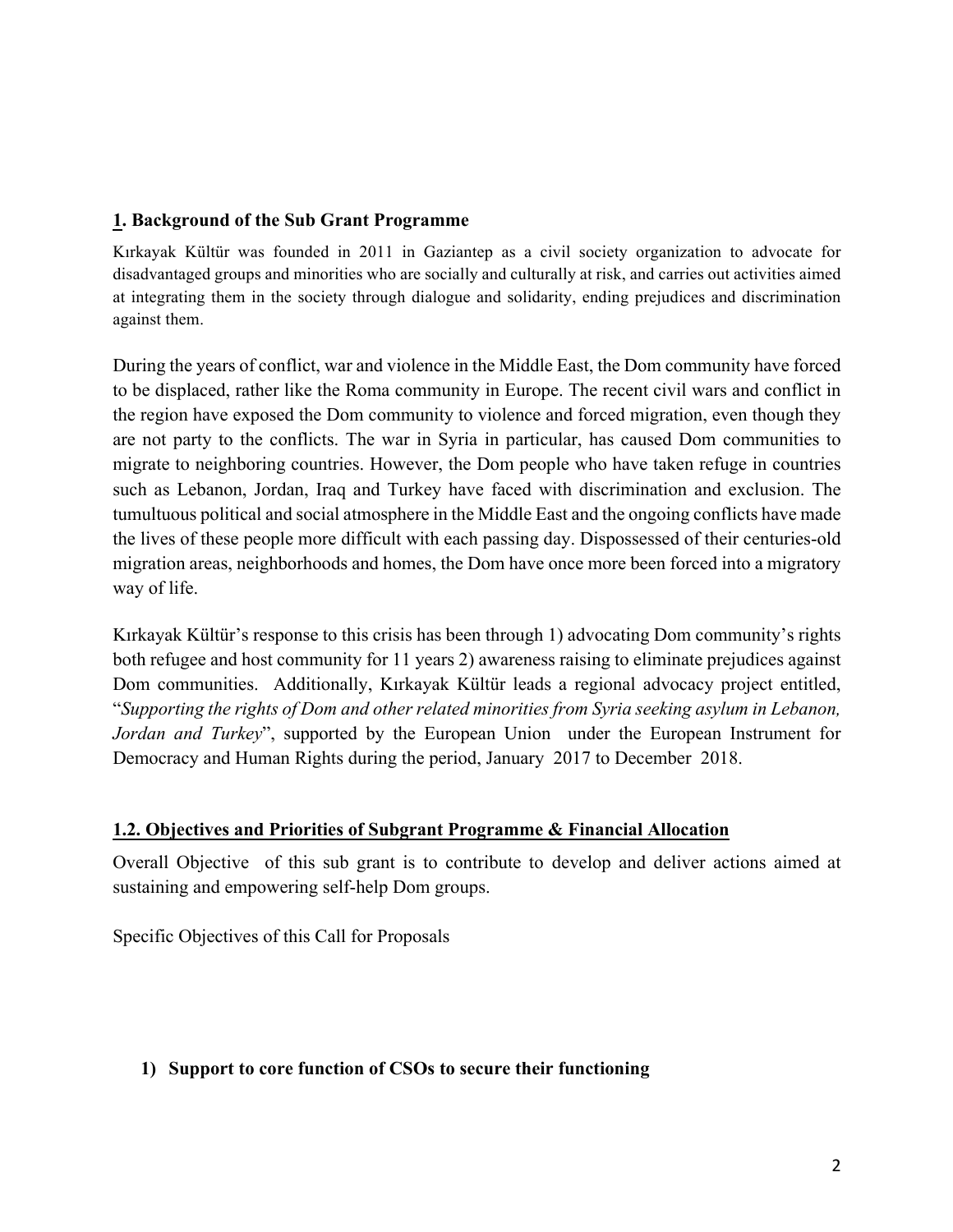To empower Syrian Dom groups who currently live in Jordan, Lebanon and Turkey by supporting CSOs those are working with most disadvantaged groups in the target communities, i.e. children, young people and women.

## **2) Increase the capacity of CSOs**

 Supporting empowerment of the CSOs established by Dom Community, mainly local/community based organizations, their professionals and/or volunteers who work with Dom communities in Jordan, Lebanon and Turkey.

## **Priority Areas for this Call for Proposals are listed below:**

## **Priority will be given to actions that;**

**1) CSO Cooperation:** Actions that promotes cooperation among CSOs at local/national/regional/international levels for the solution of the defined problem.

**Direct involvement of targeted disadvantaged groups:** Actions proposed by community based organizations should involve Dom community in their protection, livelihood, social integration programs. Such as,

-To involve Dom children in the protection activities

-To support Dom women' rights

-To support Dom youth people' rights

-To involve Dom community in the social integration programs.

**3) Awareness raising in local communities:** Actions that entail activities for introducing Domari language and Dom culture to other local communities, as well as advocacy activities for supporting Dom communities' rights.

#### **1.3 Financial allocation provided by the contracting authority**

The total amount of the sub-grants to be provided 48000 Euro will be determined according to the budgets to be proposed. Kırkayak is entitled to assess and revise the budget to be distributed as Contracting Authority.

#### **Size of grants:**

Budget of an individual project to be proposed under this CfPs: Maximum Amount: 8.000 Euro Minimum Amount: 5.000 Eur.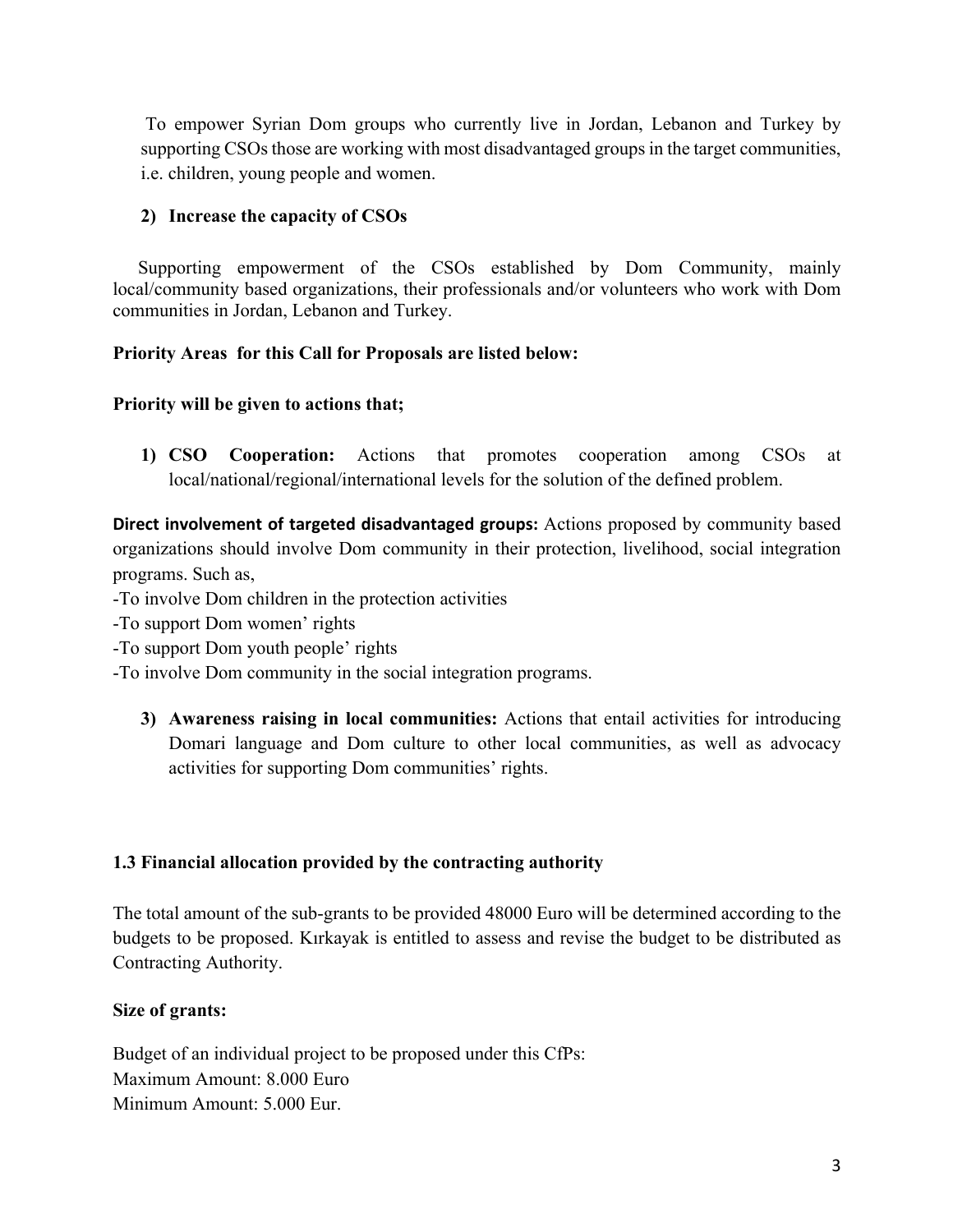Any grant requested under this call for proposals must cover 100 % of the total eligible costs of the actions.

Each project proposal must identify at least one of the specific objectives and at least include actions for targeting one of the priority areas.

Kirkayak Kültür will solely responsible for design and implementation of Sub Granting Programme. Kırkayak Kültür will be responsible of bidding, contracting and payment as the contracting authority.

## **2. Steps and Requirements for the Sub-Grant Program**

## **Eligibility criteria**

## **There are three sets of eligibility criteria, relating to:**

- (1) the actors: Section 2.1. Eligibility criteria for applicants
- (2) the costs: Section 2.2. Eligibility Costs
- (3) the actions &activities : Section 2.3. Eligible Costs

## 2.1 **Eligibility criteria for applicants**

In order to be eligible for a grant, the applicants must:

Be a legal person; and

Be non-profit making; and

Be an active local\* civil society organization (CSO) that organizes protection,livelihood,social inclusion ,education, cultural, human rights activities for disadvantage groups in Lebanon, Jordan and Turkey.

Established and located in one of the target countries of this grant programme (Jordan, Lebanon, Turkey), where the proposed project will also be implemented.

Be directly responsible for project management and not have intermediary role.

\*Within the context of this grant scheme, an active local\* civil society organization (CSO) is identified as:

- Proven record for autonomous in the use of its budget and the establishment of its work programme (has an authorization for signature – for branches.)
- Proven record for being established locally and working in respective local areas rather than national or international levels; as opposed to INGOs, branches of INGOs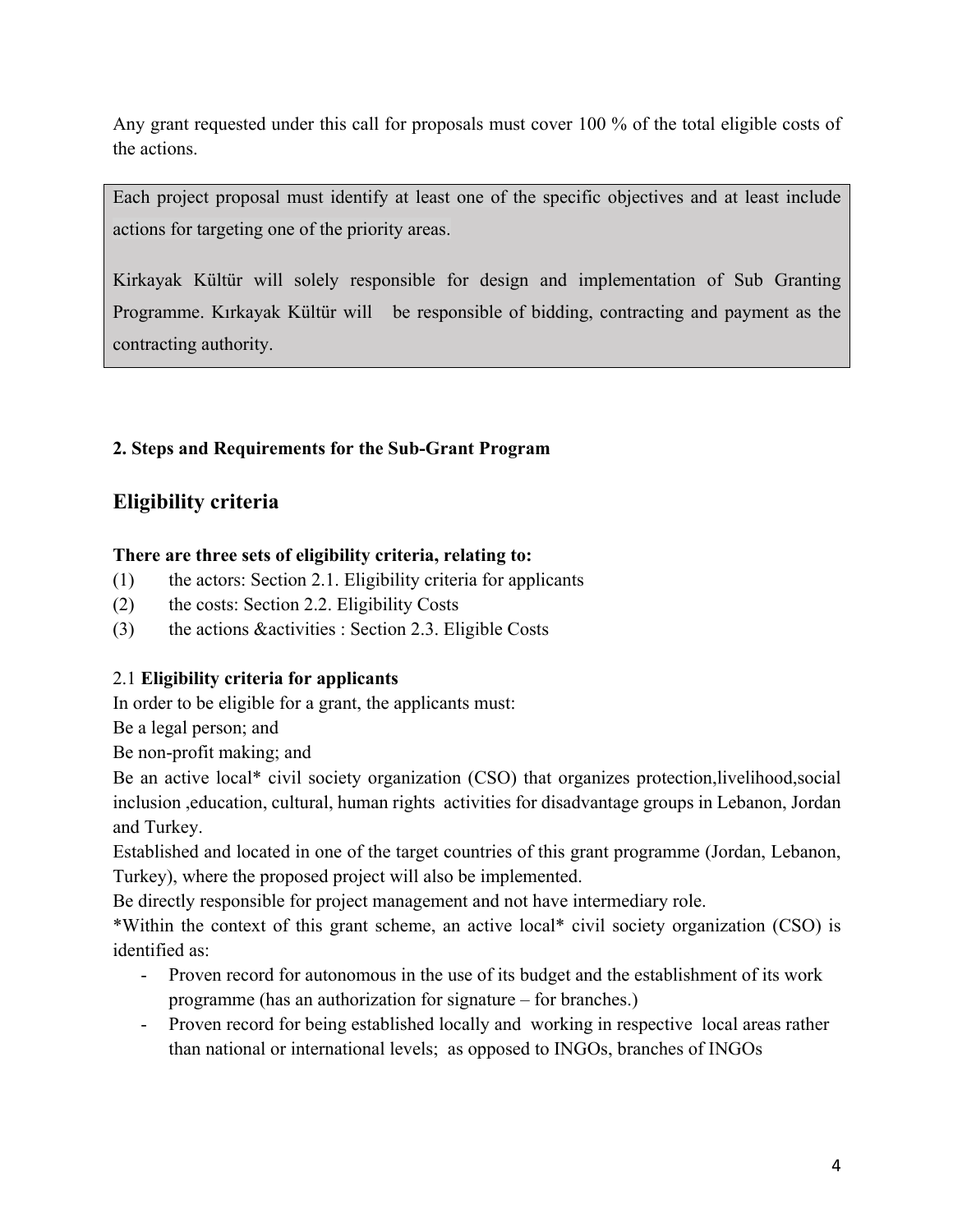- Proven track record for social inclusion activities in last two years targeting the most marginalized groups like Dom Communities at large and disadvantaged groups in Dom communities

#### **The following are not eligible as applicants**:

Cooperatives, Non-profit making SME's, Unions, labour and employer unions, , Professional organizations; chambers e.g. chamber of commerce and industry, other professional organizations and their federations and confederations, Universities, research institutes and schools, Community Leaders/ Muhktars, Branches and Representation Offices of International CSOs (INGOs).

Individuals are not eligible for this support program. The projects proposed cannot be implemented in partnerships\* due limited available funds and timeframe of sub granting Programme.

## **2.2 Eligibility of Costs**

Eligible costs for the projects to be awarded under this CfPs, are actual costs incurred by the beneficiary accordingly with project budget as a part of sub-grant contract with below qualifications: All costs should be identifiable and verifiable, in particular being recorded in the accounting records of the Beneficiary and determined according to the accounting standards and the usual cost accounting practices applicable to the Beneficiary.

## **Eligible Costs;**

 

**-**Personnel (Staff) dedicated to implement the activities (verified by payroll);

-Expert fees; travel, local transportation and per diem (verified by invoice and bank statements);

-Technical equipment; project management costs, (verified by invoice and compliant with procurement rules)

-Costs related to dissemination of materials and any other cost directly related to the implementation of the activities.

 $^*$  See Background Section for changes from original design of CfPs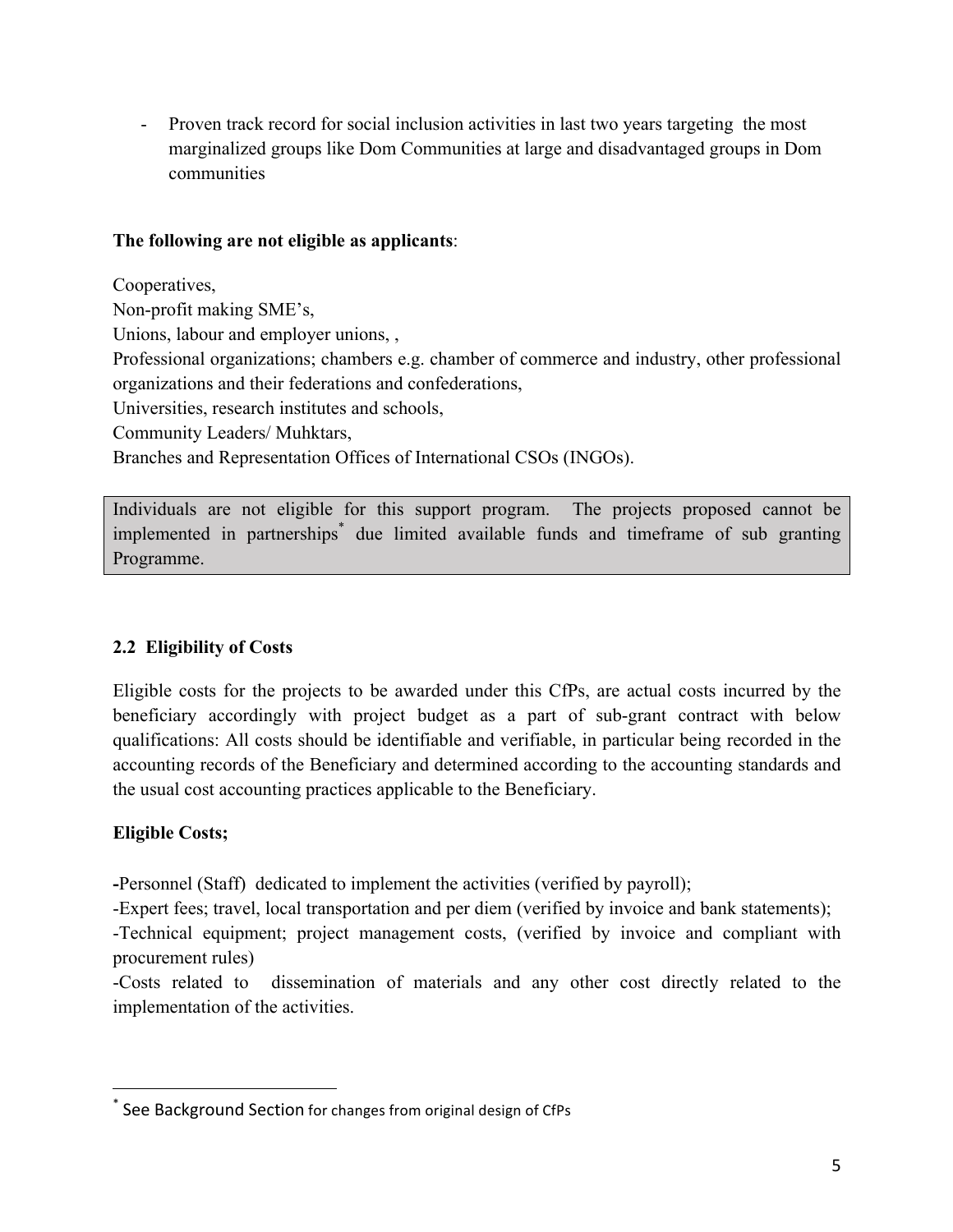## *All expenses should be supported with invoice and payroll and will be explained in relation to*

## *project budget*.

Below costs items related to the implementation of project activities are **NOT ELIGIBLE**:

- Procurement of technical equipment

-Rent

-Debts and provisions for losses or debt,

-interest owed;

-Taxes, including  $VAT$ ,<sup>†</sup>

-Any leasing costs,

-Purchase of cars and vehicles,

-Salaries of governmental officials;

-Purchases and rent of land and existing buildings,

-Items already financed in another framework

-Conversion costs, changes and exchange losses associated with any of the component specific Euro accounts, as well as other purely financial expenses;

## **Payment Procedures for Awarded Grants:**

In terms of the payment procedure, please note that 70% of the total eligible costs (pre-financing instalment) will be transferred upon signature of the contract and remaining 30% (final amount) upon submission of financial and narrative reports and check of financial evidence.

#### 2.2 **Eligible Actions**

#### **Definition**

An action is composed of a set of activities.

 

#### **Duration**

The planned duration of an action may not exceed 4 months.

<sup>†</sup> For Turkish Beneficiaries, as per the General Communiqué of the Framework Agreement Between Turkey and European Union for Assistance Under the Instrument for Pre-Accession (IPA II) similar to other Union Contractors, the sub-grant beneficiaries shall be exempted from the VAT for any services and/or goods provided and/or works executed under the grant contract. In order to qualify for exemption, a VAT Exemption Certificate is required which shall be issued, upon written application by the beneficiary, by the Tax Departments or Revenue Administrations depending on the province of the beneficiary of the sub-grant program. For Jordan and Lebanon, if the beneficiaries can demonstrate the bill demonstrate is paid and not recoverable can be adopted, the of having VAT acceptable.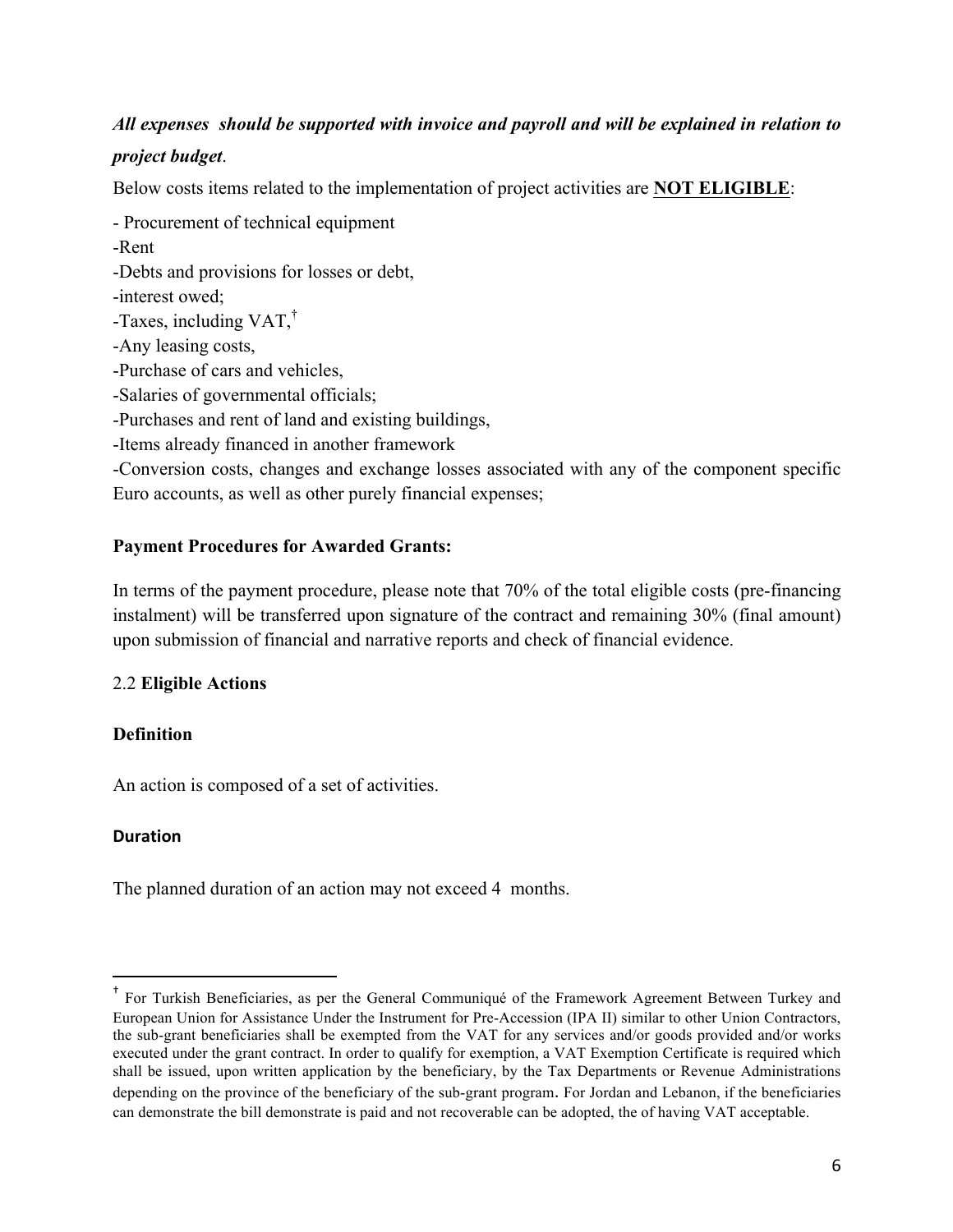## **Location**

Activities must take place in either Lebanon or Jordan or Turkey, where the Beneficiary CSO is established and functioning. Locations has to be same with applicants' country of residence; e.g. Jordanian applicants should implement activities in Jordan.

## **ELIGIBLE ACTIONS**

Activities must be clearly designed to contribute achieving the objectives of the proposed action which has to be in line with Objectives of this call for proposals. An action is composed of a set of activities. All activities must be considered with eligible costs set forth in this Guidelines.

## **Eligible Actions**:

- Outreach, Public Awareness And Information And Communication Activities About Dom Groups And Their Culture;
- Direct Advocacy Actions,
- Legal Assistance To Victims Of Violations (Sgbv, Violence Against Children And Young People, Early Marriages, Harrasment,Etc) In Dom Communities.
- Facilitating Contact And Discussion Between Dom Groups And Local Communities In Hosting Countries;
- Facilitating The Access Of Dom People To Local Public Services;

## **Ineligible Actions:**

The following types of "actions" are ineligible:

- actions concerned only or mainly with individual sponsorships for participation in workshops, seminars, conferences and congresses;
- actions concerned only or mainly with individual scholarships for studies or training courses;
- actions supporting political parties.
- Actions solely aiming to produce research

Action must be intended to help achieve a Union policy objective and to support entities pursuing an aim of general European interest and supports a European Union policy.

## **Types of activity (indicative and non-exhaustive list)**

Eligible activities are listed below: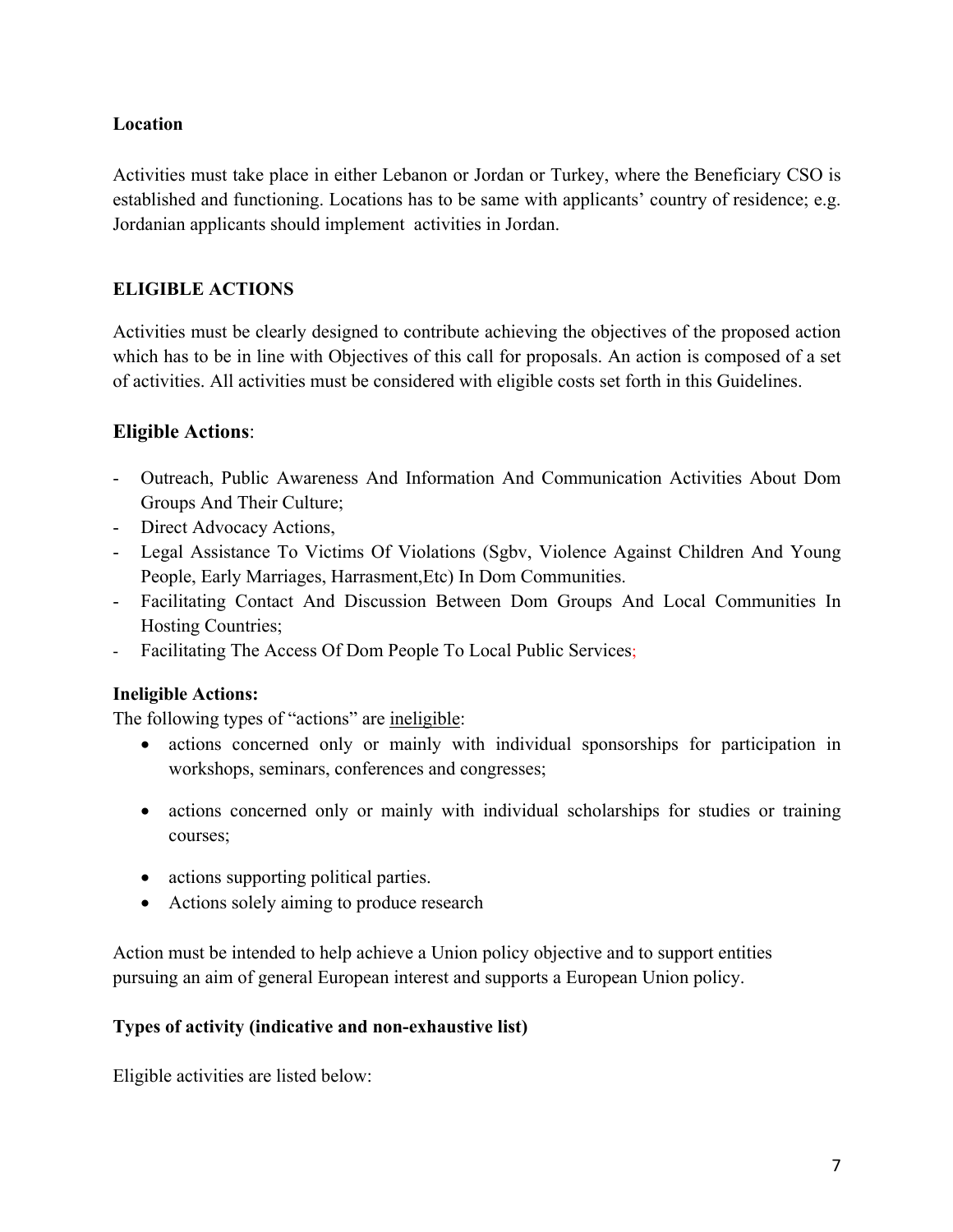- Advocacy campaigns;
- Research, evaluation and monitoring and data collection studies;
- Meetings, seminars, conferences;
- Vocational trainings
- Language courses
- Literacy trainings
- Communication and awareness raising initiatives;
- Training, coaching, ad hoc support and technical assistance;
- Legal, counselling and administrative assistance and capacity building for Dom community members or grass-roots organisations;

## **Number of Proposals per Applicants**

Interested applicants may not submit more than **one application** to this call. Please note partnerships are not allowed.

## **Visibility**

EU visibility requirements apply to sub grant actions along with visibility requirements of Kırkayak Kültür. IMPLEMENTATION GUIDELINE will provide how to carry out visibility rules.

## **3. How to Apply?**

Local CSOs that believes they comply the eligibility criteria; should submit proposals that includes a narrative description (including detailed activities, objectives and expected results) and a budget provided as annex to this Guideline.

Applicants need to apply with project proposals that are in compliance with the present Application Guidelines. Any other document used for application will result in exclusion of the proposal.

Handwritten applications will not be accepted.

Applicants shall fill in the application forms in English language.

## **Where and How to Send the Applications**

Applications can only be sent in electronic form in word doc format via the following e-mail : *info@kirkayak.org. Mail subject should be written "Sub Grant Project Application"*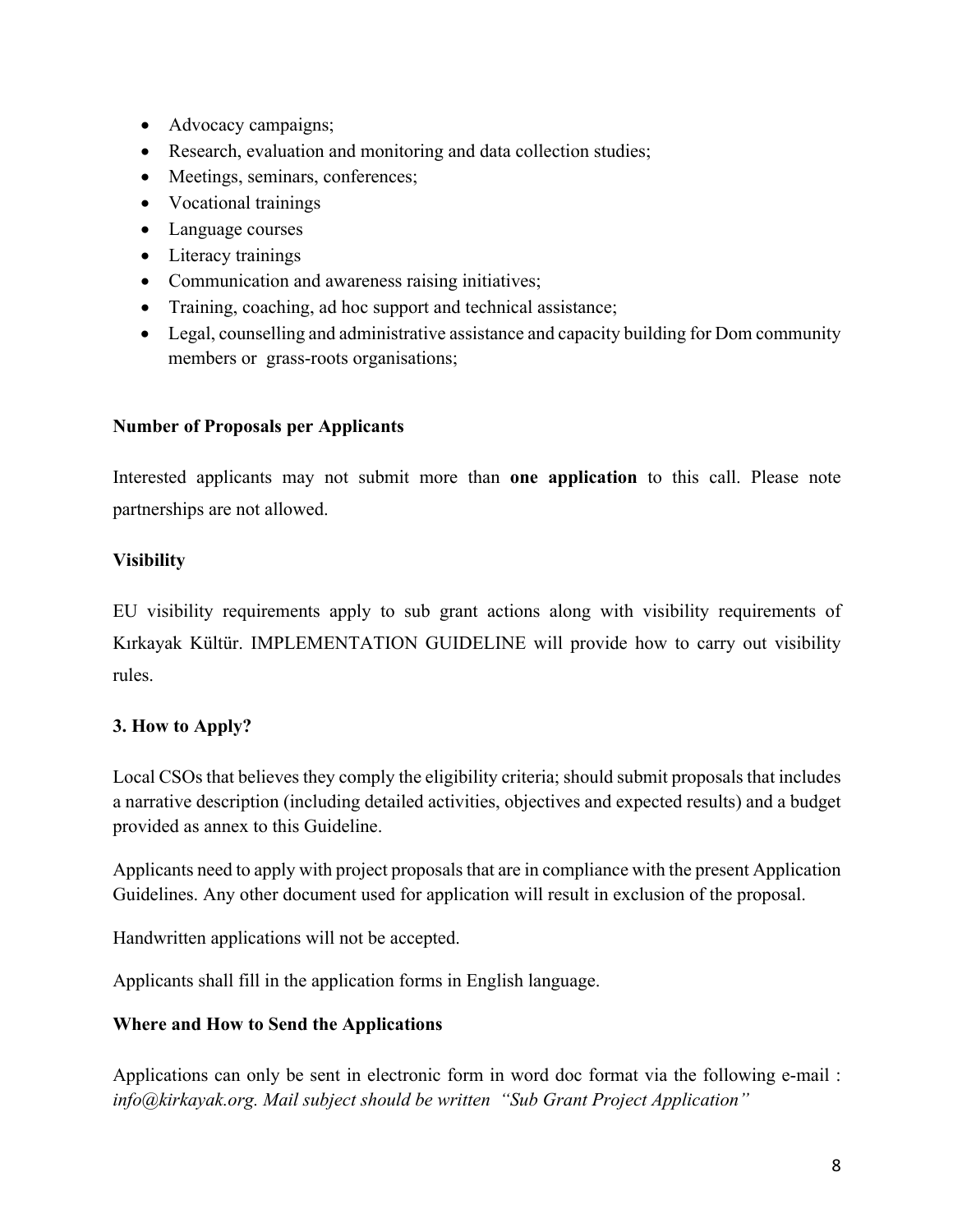*Applications form should be submitted together with other supportive documents digitally. (Budget, activity plan, statutes, annual statements and other relevant documents showing compliance with eligibility criteria for applicants)*

#### **When is the proposal due**

The deadline for submission of proposals is 15.05. **2018, 24:00 (Ankara local time)**. Proposals received after the deadline will not be considered.

## *INDICATIVE TIME TABLE:*

| SUBMISSION DEADLINE: 24.05.2018; 24.00 (ANKARA, Local Time) |
|-------------------------------------------------------------|
| <b>Question-Answer: 02-18.05.2018</b>                       |
| <b>NOTIFICATION OF AWARD: 04.06.2018</b>                    |
| <b>CONTRACT SIGNATURE: 07.06.2018</b>                       |
| CONTACT: info@kirkayak.org                                  |

## **4. Evaluation and Selection of Applications**

Submitted applications will be evaluated by an Evaluation Committee to be composed of KIRKAYAK KÜLTÜR Association's board members and project administrative team.

The administrative check will be done in terms of the eligibility criteria for applicants, actions and costs as well as the proposals' forms, language. Proposals shortlisted after administrative check will be further assessed by the Evaluation Committee.

An evaluation of the quality of the proposals, including the proposed budget, and of the applicant, will be carried out in terms of the eligibility criteria listed below:

#### SCORING;

**The evaluation criteria are divided into sections and subsections. Each subsection will be evaluated their percentage score.** 

#### **Provisional selection**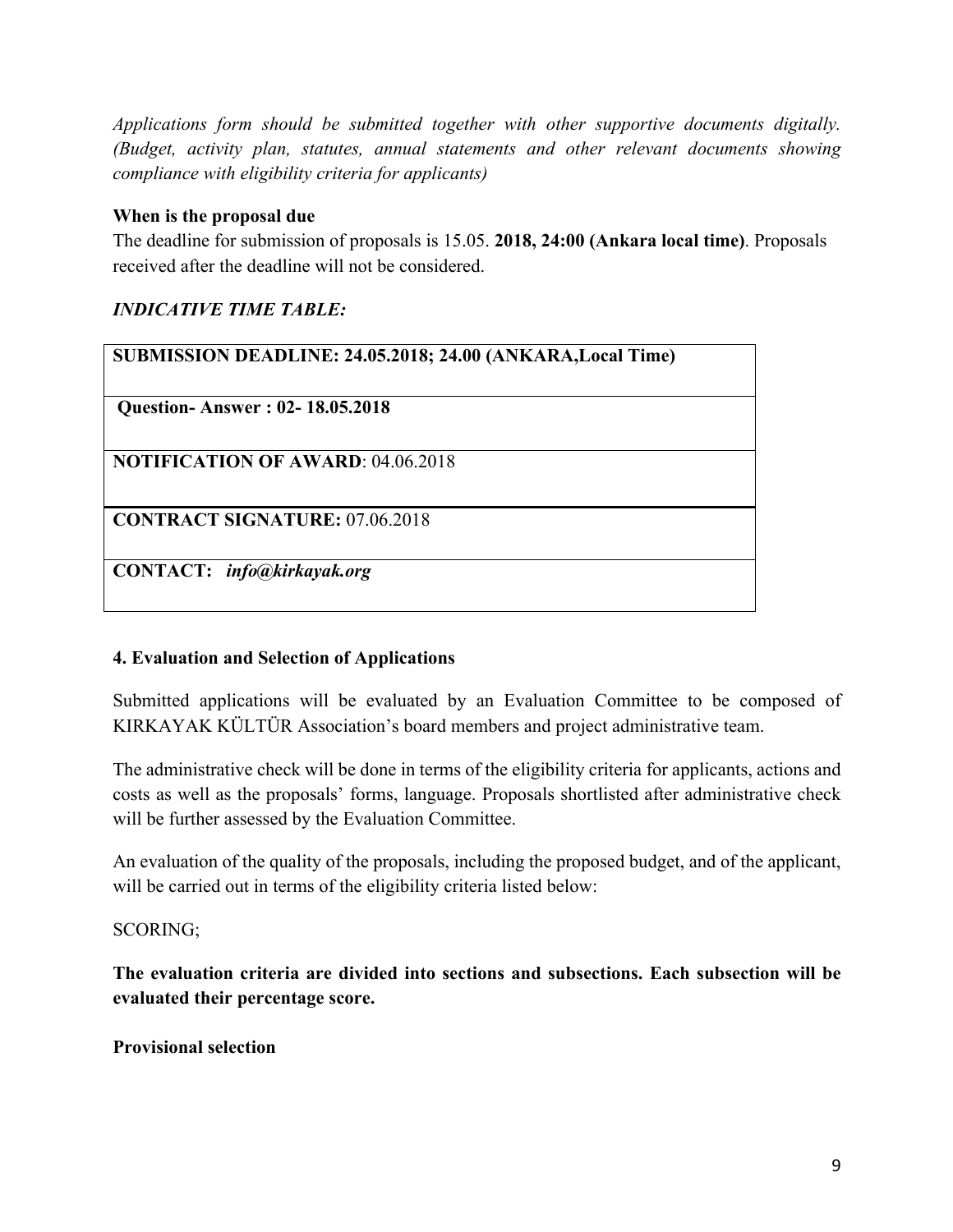Following the evaluation, a table listing the proposals ranked according to their score and within the available financial envelope will be established as well as a reserve list following the same criteria. Only projects scoring minimum 70 points will be proposed for grants award depending on the funds(48.000EUR) available.

Applicants will be informed by e-mail of the Contracting Authority's decision concerning their application and the reasons for the decision

Evaluation Grid

| <b>SECTION</b>                                                                                                                               | 100 |
|----------------------------------------------------------------------------------------------------------------------------------------------|-----|
| 1. Organizational Capacity (To be evaluated based on the application form II.<br><b>Organizational Capacity)</b>                             | 20  |
| 1.1. Efficiency of the management structure                                                                                                  | 5   |
| 1.2. Project management capacity (strengths)                                                                                                 | 5   |
| 1.3. The qualifications of key staff                                                                                                         | 5   |
| 1.4. Inclusion of women in the organisation's leadership                                                                                     | 5   |
| 2. Thematic Experience (To be evaluated based on the application form III.<br><b>Thematic Experience)</b>                                    | 15  |
| 2.1. Does the organisation have enough thematic capacity to implement<br>the proposed action compared to previous experience?                | 15  |
| 3. Project Proposal (To be evaluated based on the application form IV. Project<br>Proposal)                                                  | 45  |
| 3.1 Are the statement of purpose clearly defined and appropriate, and<br>feasible?                                                           | 5   |
| 3.2 How clearly are the target groups defined?                                                                                               | 5   |
| 3.3 How clearly is the local problem defined for which the action is<br>designed and how relevant are the activities formulated accordingly? | 10  |
| 3.4 How relevant is the proposal to the objective and one or more of the<br>priorities of the call for proposals?                            | 5   |
| 3.5 Are the activities proposed appropriate, clear and feasible?                                                                             | 10  |
| 3.6. Is the action participatory (in terms of involvement of the other<br>actors such as target group, partners, other stakeholders etc.     | 5   |